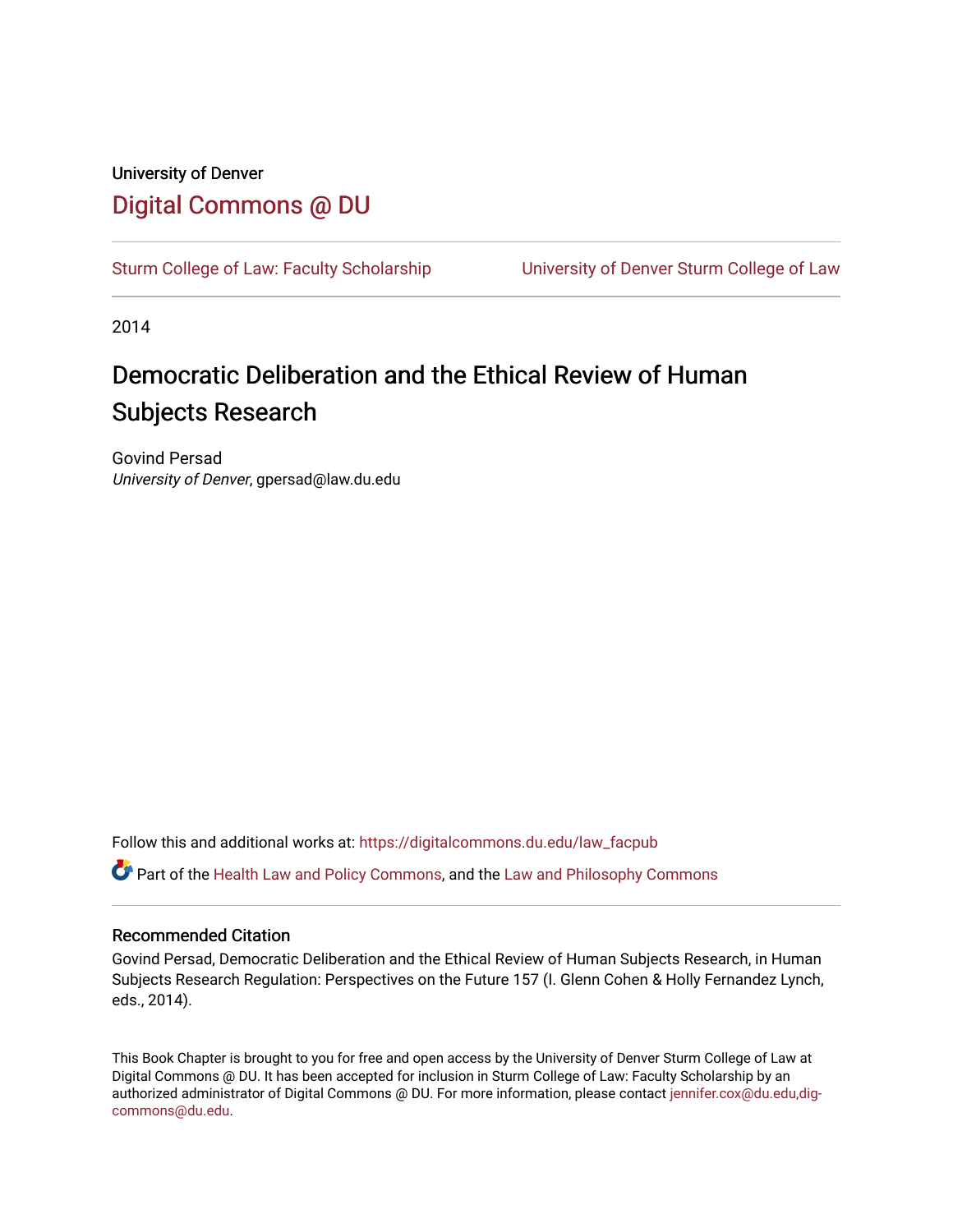Democratic Deliberation and the Ethical Review of Human Subjects Research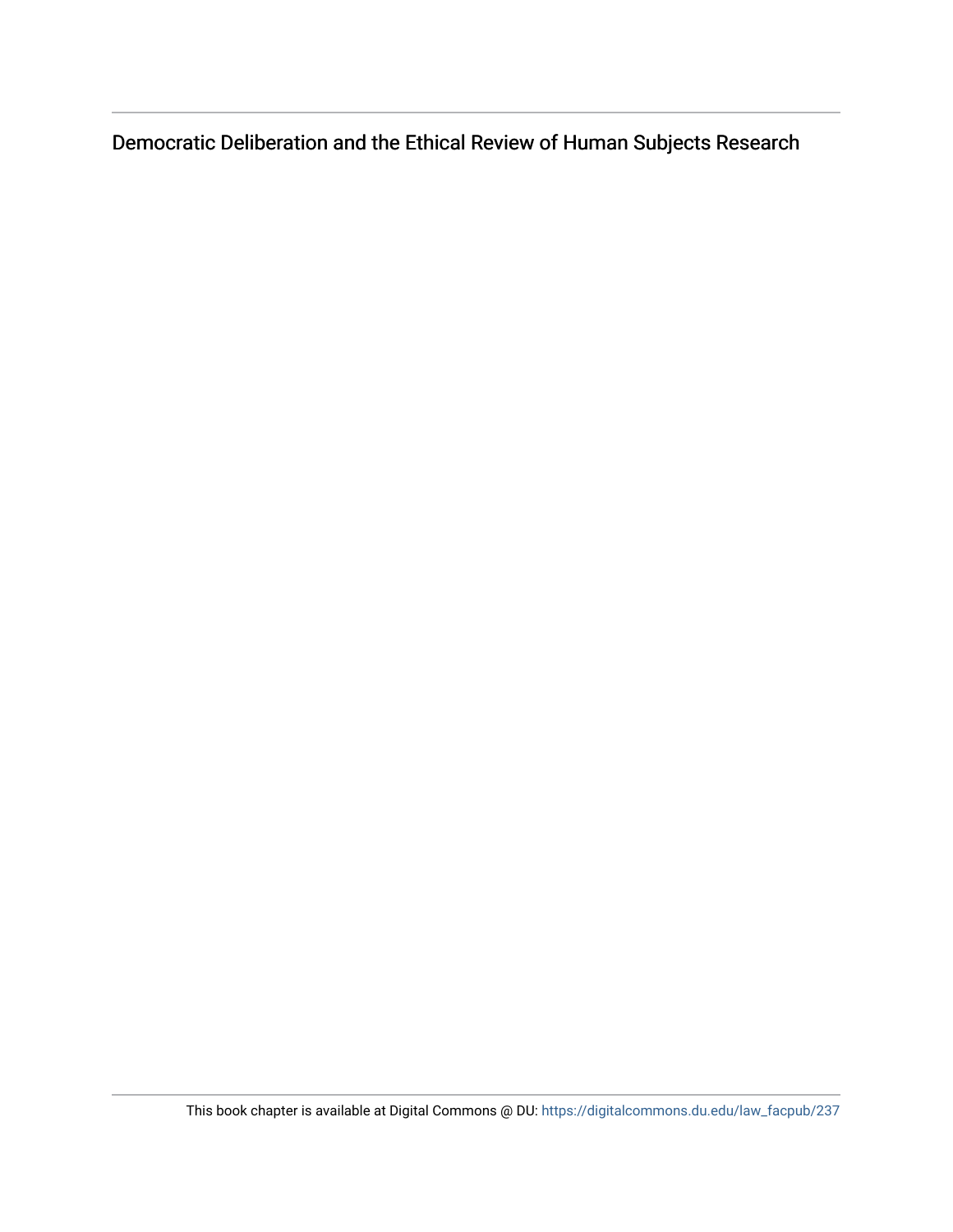# 10 **Democratic Deliberation and the Ethical Review of Human Subjects Research**

Govind Persad

The Presidential Commission for the Study of Bioethical Issues (PCSBI) recently introduced " [t] he principle of democratic deliberation" (2010; 2012) as part of its reports on the ethics of synthetic biology and of human subjects research. The PCSBI noted that democratic deliberation is " a less familiar principle in bioethics than the principles of beneficence and justice "(2010, 30); indeed no other prominent list of bioethical principles lists anything similar ( Veatch 2007 ). Though new to lists of bioethical principles, democratic deliberation has been employed elsewhere in practical ethics (Gutmann and Thompson 2004, 18–19, 31, 33).

This chapter explains democratic deliberation and considers its implications for ethical review of human subjects research. It argues that democratic deliberation favors the inclusion of research participants' perspectives in ethical review as well as the ethical review of " public benefits" research.

#### **10.1 Democratic Deliberation Explained**

Democratic deliberation involves a public exchange of ideas within and across groups of ordinary citizens, experts, and political representatives. Participants should aim to engage actively with one another, and to offer reasons that are acceptable and intelligible to their interlocutors. Decisions should be revisable as new information and new perspectives come into view (DHHS 2010).

The PCSBI emphasized the deliberative character of its own procedures, in particular when engaging with religious and moral concerns about the synthetic biology innovations it was then evaluating (2010, 139). These examples of public involvement far exceed the current requirement in human subjects research that an Institutional Review Board (IRB) include a nonscientific and a lay member (Fost and Levine 2007).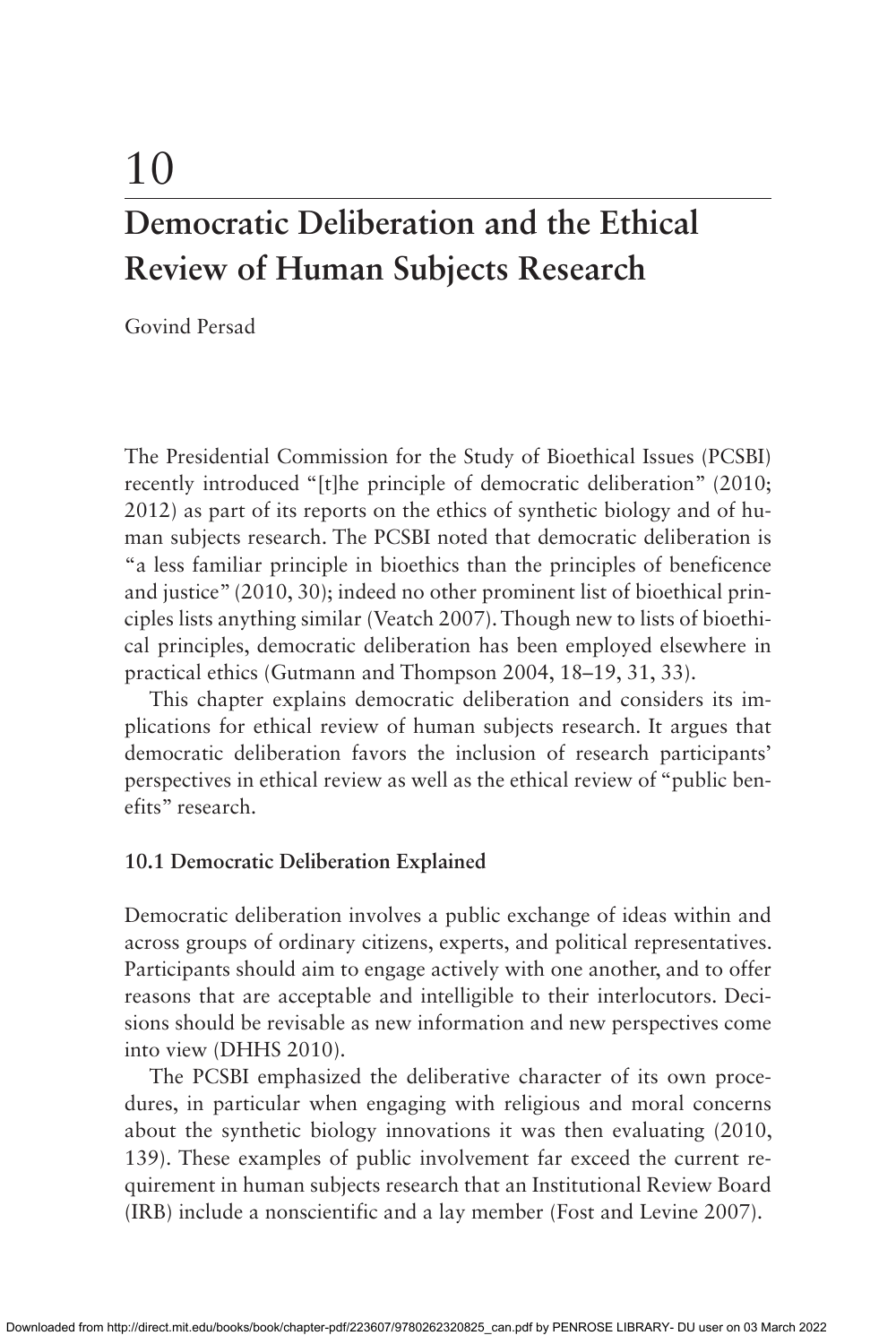Incorporating democratic deliberation into decision-making can render the resulting decisions both more respectful and more accurate. First, by involving all parties in the decision-making process, democratic deliberation can ensure that the process's outcomes, whatever they are, express participants' values. Amy Gutmann, the PCSBI's current chair, has argued that even when some lose out in democrative deliberation, the outcome is not *imposed* on them, but instead results from something they *authorized* (Gutmann and Thompson 2004, 21–23). Such authorization can differentiate a just from an unjust outcome, even when the content of the two outcomes is identical.

Other legal and political contexts feature democratic deliberation. For example, recent innovations in restorative justice emphasize deliberative engagement between criminals and victims, which makes it possible for both to see the legal resolution as just (Parkinson and Roche 2004, 510). Within the civil law, deliberative engagement helps ensure that contentious processes — such as divorce proceedings and family disputes — respect both prevailing and defeated participants (Menkel-Meadow 2004, 361).

Deliberation can enhance accuracy as well as respectfulness. Each participant in deliberation brings a distinctive positional perspective; an ordinary citizen may have less technical knowledge than an expert but more knowledge about how people are employing technology ( Anderson 2003, 57). A well-structured deliberative body can, ideally, know more than even its most knowledgeable individuals, rather than simply knowing as much as its average participant (Gutmann and Thompson 2004, 12).

# **10.2 Participatory Inclusion: Involving Research Participants in Ethical Review**

As we consider how to revise existing human subjects research regulations, consider that a revised Common Rule might incorporate democratic deliberation by drawing on the experience of research participants themselves when reviewing human subjects research proposals. The current regime charges IRBs with protecting research participants, but assigns no member the task of *representing* research participants. While IRBs must "[safeguard] the rights and welfare of human subjects"  $(45 \text{ CFR } 44.107(a) (2011))$ , they are neither required to engage deliberatively with research participants nor to provide a voice for participants in the ethical review process. The lay member on the IRB is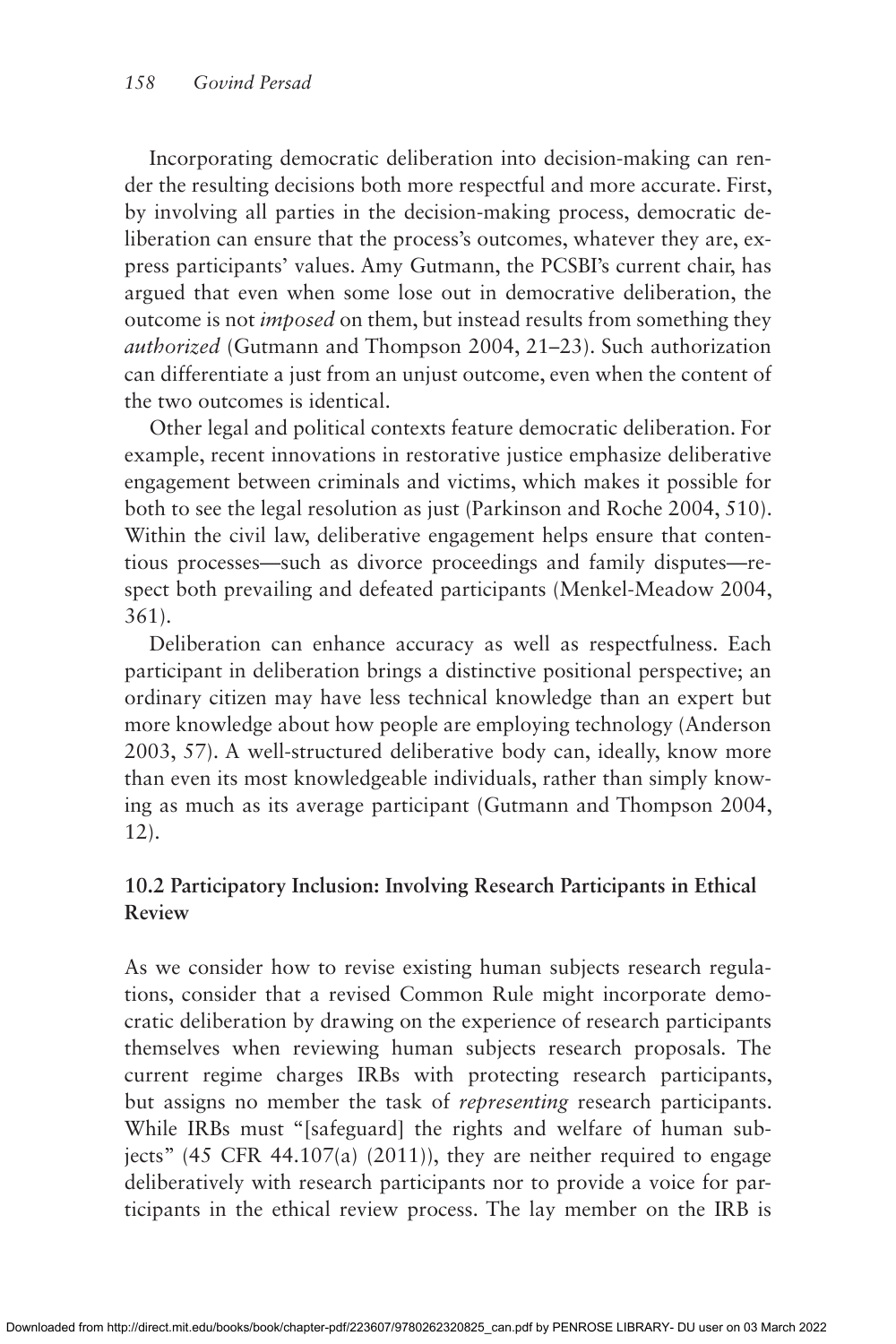not required to learn about, or advocate for, research participants' concerns.

In contrast, professional ethics and policy review boards outside research ethics frequently represent the clients, governments, and professionals they regulate or protect (Porter 1987). These boards exemplify the participatory inclusion of laypeople (Johnson 2009; Agarwal 2008). Numerous legal provisions ensure the participatory inclusion of clients on a variety of committees in the health care context, as shown in table 10.1.

#### **10.2.1 Participatory Inclusion as Democratic Deliberation**

How do participatory inclusion statutes advance democratic deliberation? Review boards that are not directly democratic (e.g., the National Park Service's board of directors) often are thought of as democratic because a democratically elected official (the US president) appoints an officer (the secretary of the interior) who in turn appoints the board. In contrast, participatory inclusion aims at more direct legitimacy, by mandating that the board reflect the perspectives of a variety of interests.

Does having a representative group member on an advisory board suffice to drive that group toward democratic deliberation? I'll consider three potential objections: (1) that representing research participants on boards doesn't help protect them and can even hurt their interests, (2) that research participants' interests are best served by a notice-and-comment or survey process rather than a representative member on a board, and (3) that democratic deliberation should have no special solicitude for research participants.

#### **Does Participatory Inclusion Protect Participants?**

Rand Rosenblatt worries that a participant representative on an advisory board might provide a veneer of approval without substantively influencing the board's decisions (Rosenblatt 1978). Concerns that procedural protections such as rights of voice and representation are inferior to substantive protections have arisen elsewhere in criminal and civil law (Cassell 2011; MacCoun 2005), and in the development of community advisory boards for clinical research ( NIAID 2009 ). This concern would counsel against representing participants on boards and in favor of instead writing strong participant protections into research regulations. Such a suggestion would parallel the more general argument that an advisory committee can deliberate effectively regardless of its composition, and that considering a committee's output is enough to assess its deliberative efficacy (Walters 2012, 681). But for deliberation to be effective,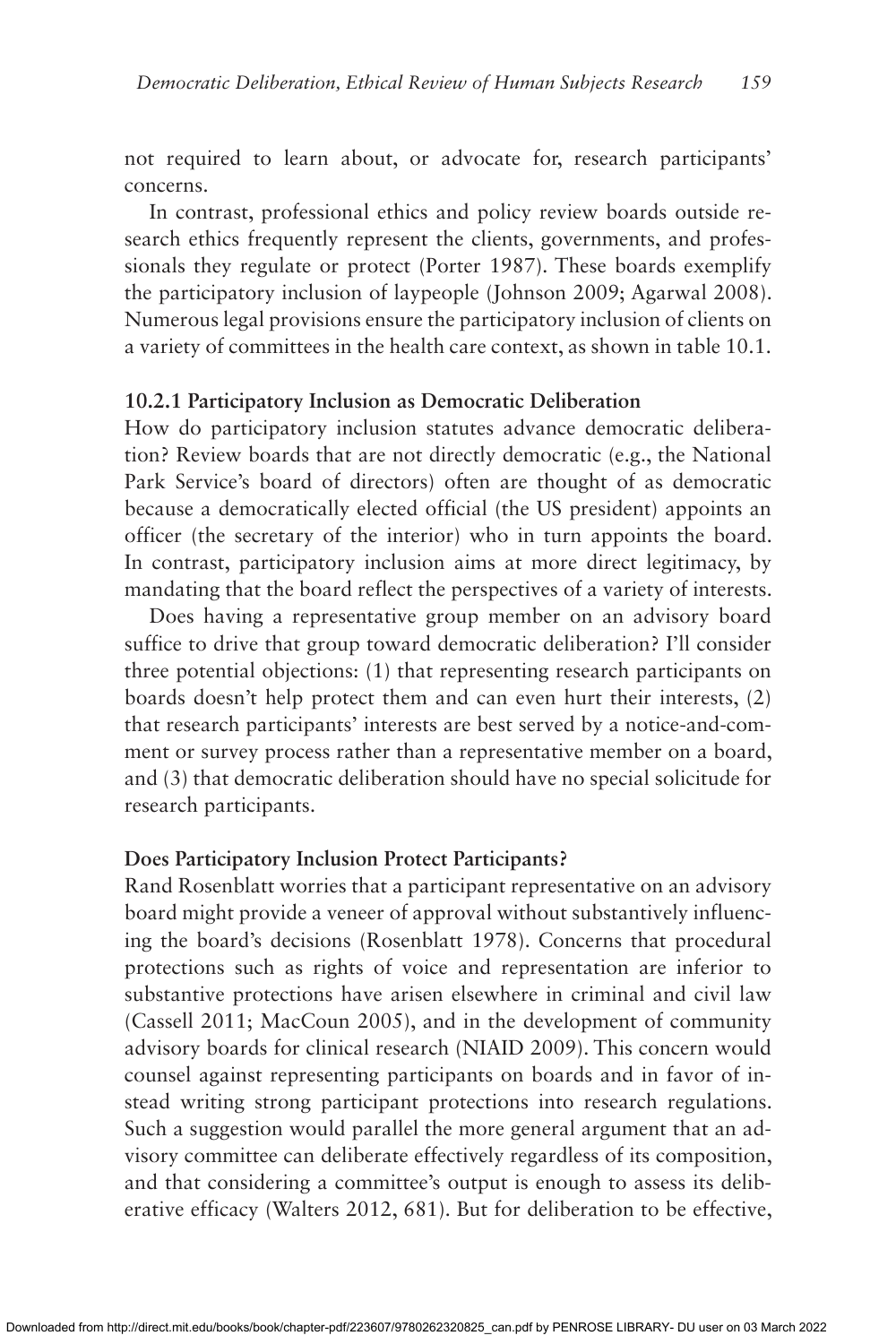| Table 10.1                                               |                                          |                 |                                                                             |
|----------------------------------------------------------|------------------------------------------|-----------------|-----------------------------------------------------------------------------|
| Participants included                                    | Advisory board                           | Jurisdiction    | Source                                                                      |
| Benefit recipients                                       | Social Security                          | Federal         | 42 USCA 907a(a)(2)(C)                                                       |
| Clients (encouraged)                                     | Adult day care                           | $\overline{N}$  | Tenn. Code Ann. 71-2-410                                                    |
| Consumers                                                | Health care appeals                      | MA              | Mass. Gen. Laws Ann. 6 166                                                  |
| Consumers (2)                                            | Human subjects research                  | NН              | N.H. Rev. Stat. Ann. 171-A:19-a(V)                                          |
| Consumers (2)                                            | Health care associated infections        | <b>CT</b>       | Conn. Gen. Stat. Ann. $19a-490n(b)$                                         |
| Consumer member of state<br>board of health              | Electronic health information            | $\overline{A}$  | Ia. Code. Ann. 135.156(2)(a)                                                |
| Current or former users<br>$(>=50\%$                     | In-home supportive services              | J               | Cal. Welf. & Inst. Code 12301.3                                             |
| $Deaf$ (> $50\%$ )                                       | Schools for the deaf                     | KY              | Ky. Rev. Stat. 167.037(2)                                                   |
| Disabled and advocates $(>50\%)$                         | Rehabilitation technology                | Federal         | 29 USCA 764 (D)(ii)                                                         |
| Hearing aid users                                        | Hearing aid fitters' licensure           | RI <sub>.</sub> | R.I. Admin. Code 31-5-3.9.2                                                 |
| Mentally ill offenders; relatives                        | Mentally ill offender task force         | CO; AZ          | Colo. Rev. Stat. Ann. 18.1-9.104(1)(c)(XIV)<br>$\overline{A}$ -C)           |
| Professional clients                                     | Physicians and pharmacists'<br>licensure | SD              | S.D. Stat. Ann. 36-4-2.1, 36-11-4.1                                         |
| Recipients; donors; public                               | Cord blood stem cell banks               | IL; MI          | 20 Ill. Comp. Stat. 2310/2310-577(d); Mich.<br>Comp. Laws. Ann. 333.2682(4) |
| Representatives of elderly,<br>needy, or underprivileged | County boards of health                  | $G\mathcal{A}$  | Ga. Code Ann. 31-3-2(a)(6)                                                  |
| Sufferers; family                                        | Mental illness advocacy                  | Federal         | 42 CFR 51.22(b)(2)                                                          |
| Sufferers; parents and family                            | Developmental disability                 | LA              | La. Rev. Stat. Ann. 28-451.3(D)(2)                                          |
| User advocates                                           | Protection and advocacy service          | $\overline{N}$  | Ind. Code 12-28-1-6(a)                                                      |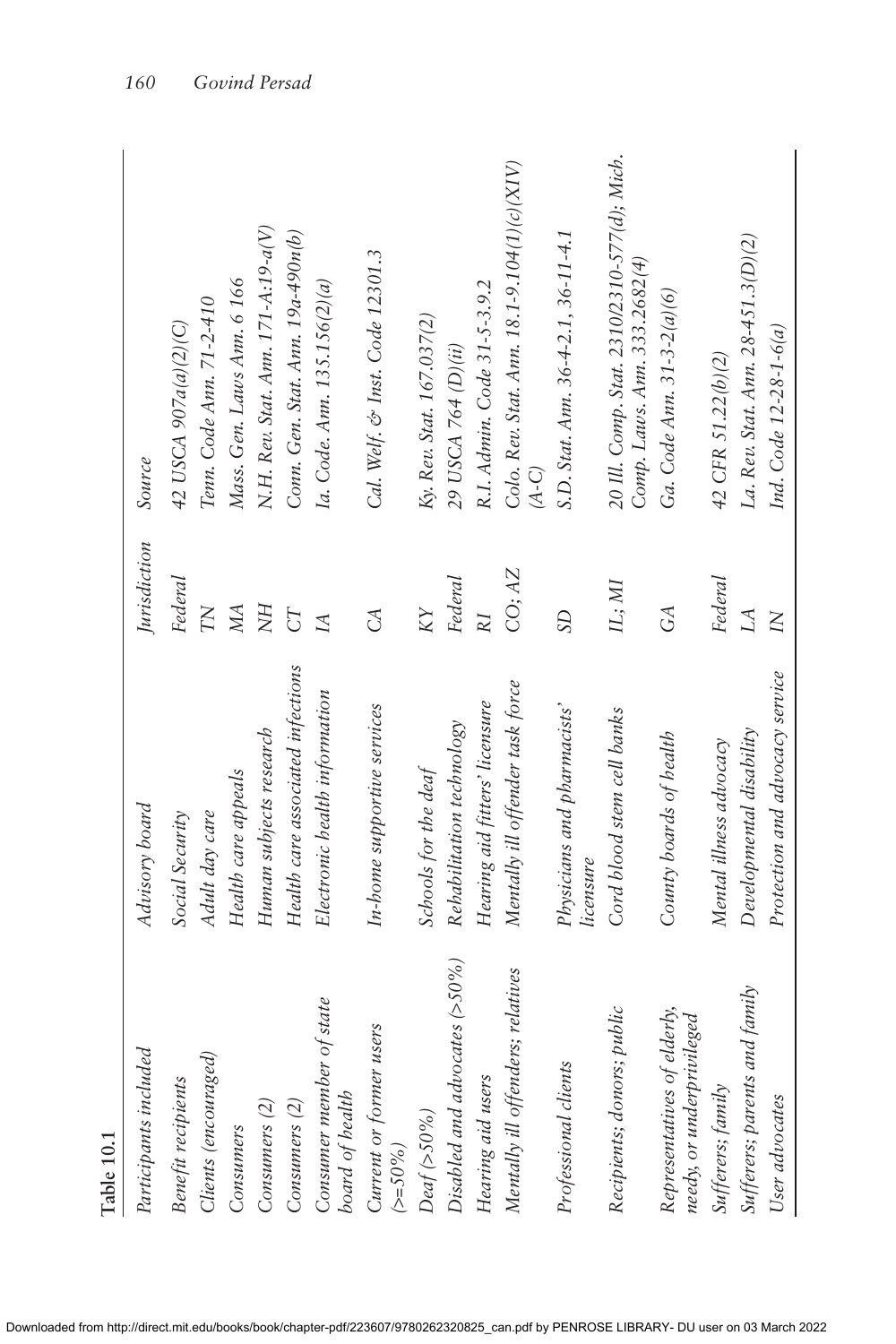the deliberative body must " represent a personal, educational, and cultural variety of life experiences" (Estlund 1997, 191). Including research participants in deliberation can help to advance this goal.

Despite his initial worries, Rosenblatt ultimately endorses involving participants in the deliberative process, arguing that doing so can both produce empowering outcomes and itself be empowering:

[I]t is important to remember that the value of consumer participation and agency explanation does not lie solely in the opportunity to secure a different outcome. What Professor Tribe has termed "the right to be heard from, and the right to be told why . . . express the elementary idea that to be a person, rather than a thing, is at least to be consulted about what is done with one." Expressed in political terms, this root concept of human dignity highlights the need for a reconstruction of the democratic process, in which consultation over fundamental human needs is not made meaningless by a labyrinthine bureaucracy. By offering unorganized interests the right to participate in programs for their own benefit, the traditions of structural due process also help to encourage its exercise and thereby help to strengthen democratic capacity. (1978, 264)

In the Medicaid context, Rosenblatt therefore endorses " medical care advisory committees," which "include Medicaid recipients and other consumers (as well as providers) in the policy-making process" by giving them " adequate opportunity for meaningful participation in policy development and program administration" (1978, 264).

#### **Survey Representation versus Personal Representation**

Including participants' perspectives might be achievable without including participants directly in ethical review: for instance, participants' perspectives could be solicited via a notice-and-comment process analogous to the requirement that administrative agencies solicit and respond to public comments when they engage in rulemaking (Cuellar 2005, 421). For instance, ethics review committees might be required to survey research participants and consider the results when deciding whether to renew or approve protocols.

Representation via surveys, however, may fail to provide participants sufficient voice. To see why, imagine that instead of adding new senators when admitting a new state, new states were instead represented in the Senate through surveys: whenever a bill is proposed in the Senate, new states would be surveyed and the existing senators would be required to attend to the survey results. The new states might complain that (1) senators will not be held accountable for attending to the survey results and (2) minor decision-making will either require a surfeit of referenda or exclusion of those represented by surveys. Similarly a survey of research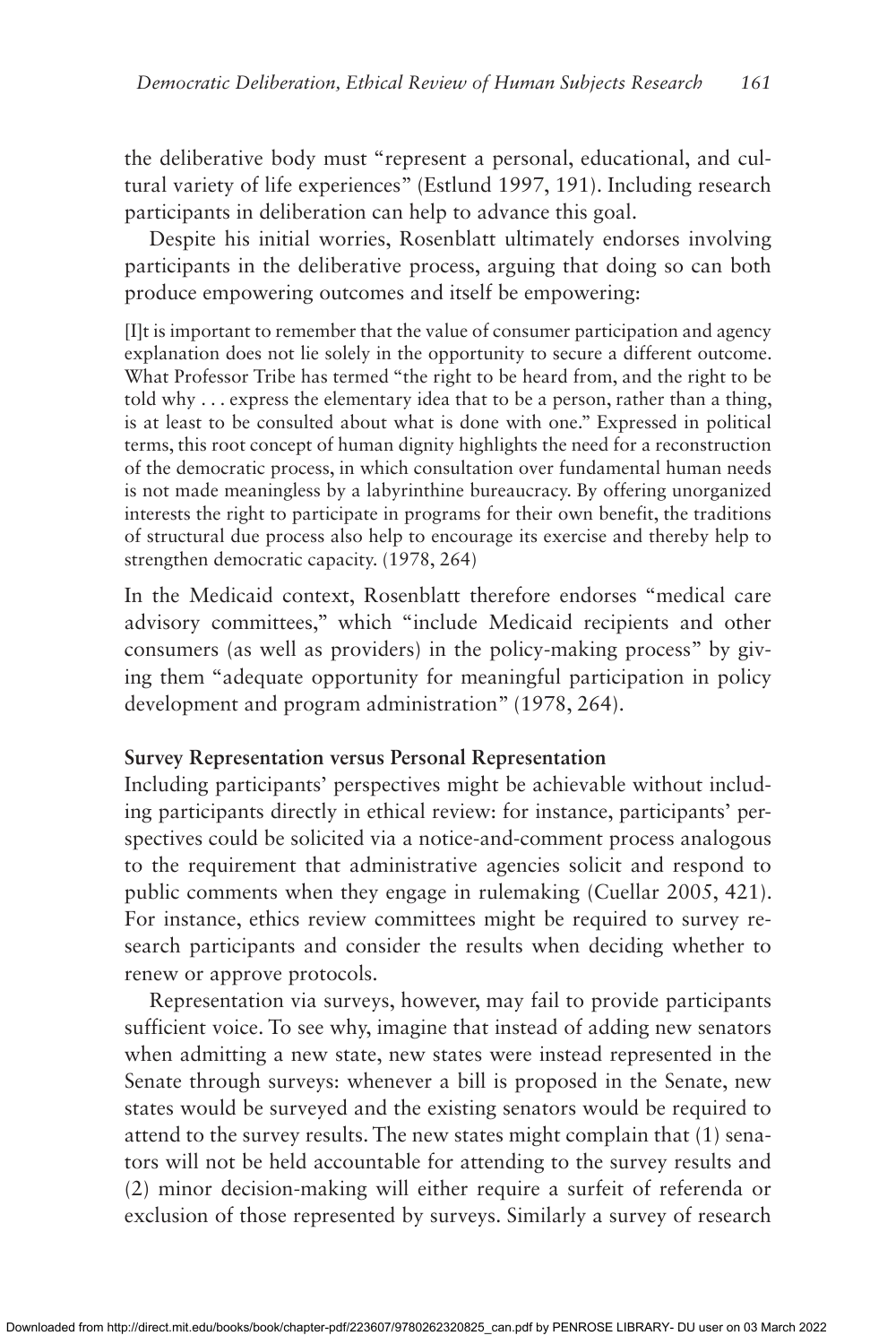participants might not be taken seriously by a review board and would be unable to anticipate specific issues that arise in ethical review. In contrast, a participant representative would be on equal footing with other board members and well placed to investigate and deliberate about major and minor issues as they arise. Finally, participatory inclusion approaches do not rule out the use of surveys: the representative, for instance, could survey other participants as part of her review process.

#### **Why Represent Research Participants At All?**

What is the normative argument for setting aside special seats for participants? After all, IRB-reviewed research is supported by tax revenue, and benefits many individuals in society who do not participate in research, yet there is no movement to represent these beneficiaries on IRBs.

That participatory inclusion requirements are widespread on boards analogous to ethics review bodies, as table 10.1 indicates, already offers intuitive support for the claim that setting aside seats for participants is justified. But discussions of consociational democracy can provide an additional, more theoretically developed basis for including participants in the ethical review of research. Andreas Føllesdal describes a consociational system as follows:

[C]onsociational democracy . . . . is a non-territorial form of federalism, characterized by cooperation among elites of different segments of a society, often split along religious or ethnic lines. It entails government by grand coalitions, granting autonomy to groups with veto rights over matters important to them. (1998, 202)

Like consociationalism, participant representation constitutes " non-territorial federalism": research participants should be represented in decisions that affect them, even if we do not grant them " veto rights "as the consocialist might (Cuellar 2005, 417). Joshua Cohen and Joel Rogers have similarly suggested that we open up more arenas in democracies for decision-making by bodies of representatives of particular interest groups (1992).

## **10.2.2 Participatory Inclusion in the Human Subjects Research Context**  Many participatory inclusion provisions include clients. Others include people whom institutions evaluate or regulate. Participants are both objects of evaluation and clients: as such, participatory inclusion seems no

How might research participants' perspectives be better integrated into the ethics review process via participatory inclusion? Laurie Flynn and Ronald Honberg suggest that IRBs reviewing mental health research

less appropriate in a research context than in either of the two it melds.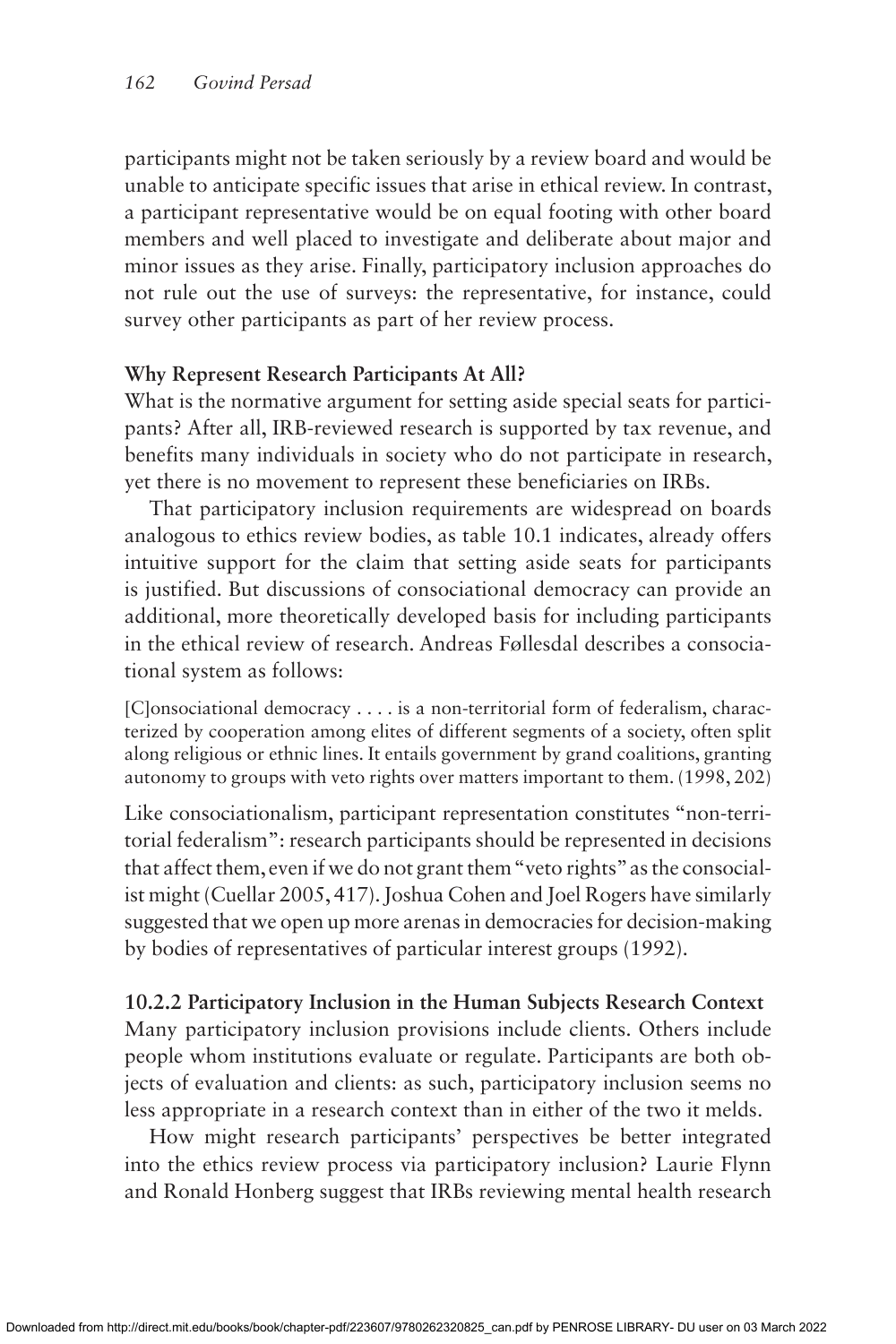should "require the inclusion of individuals who have personally experienced severe mental illnesses as consumers or family members," because " consumers and family members, by virtue of their personal experiences, are more likely to focus on those aspects of research designs which may impact (positively or negatively) on the well-being of vulnerable research subjects" (1999, 188). Flynn and Honberg, however, mandate the inclusion of *patients*, rather than *research subjects*. Although research subjects *resemble* patients, subjects and patients are importantly different: for instance, some subjects are healthy volunteers (Keane 2008, 352), and the common good can justify risks to consenting subjects that could not be justified for ordinary patients (Katz 1993, 17).

Additional regulations on IRB composition along the lines Flynn and Honberg suggest, however, may exacerbate concerns that IRBs are overbureaucratized (Fost and Levine 2007, 2196). Regulations on composition that prevent IRBs from achieving a quorum could produce " substitution effects," such as pressures to strip jurisdiction from IRBs, that vitiate their direct effects.

Concerns about overbureaucratization might counsel permitting and encouraging, but not requiring, that research participants be represented in ethical review. This parallels the approach ultimately taken in staffing the boards of the PPACA's health insurance "exchanges." Public comment suggested that board members should have various specific forms of expertise and background. DHHS responded by requiring that " at least one member of the Exchange's board must include one voting member who is a consumer representative," but stopped short of mandating more specific expertise (77 Fed. Reg. 18,301, 18,310).

Representation by advocates rather than fellow participants is also possible, and might help alleviate overbureaucratization concerns by widening the pool of potential representatives or allowing current nonscientific IRB members to serve as advocates. Some nonscientific or unaffiliated members required by current IRB regulations see their roles as including " [r]epresenting . . . human subjects' interests"; " [r]eviewing the research from the point of view of a potential subject"; "[a]cting as the ally or the peer of the research subject," and " [a]cting as a patient advocate and surrogate subject" (Porter 1997, 2 tbl. 1). Nonvoting observers or advisors who explicitly represent research participants' perspectives might augment the phenomenon Porter identifies: Sirotin et al. suggest that "[p]rofessionals who work extensively with prospective research populations could help articulate those perspectives and should be encouraged to formally explore those perspectives, perhaps through focus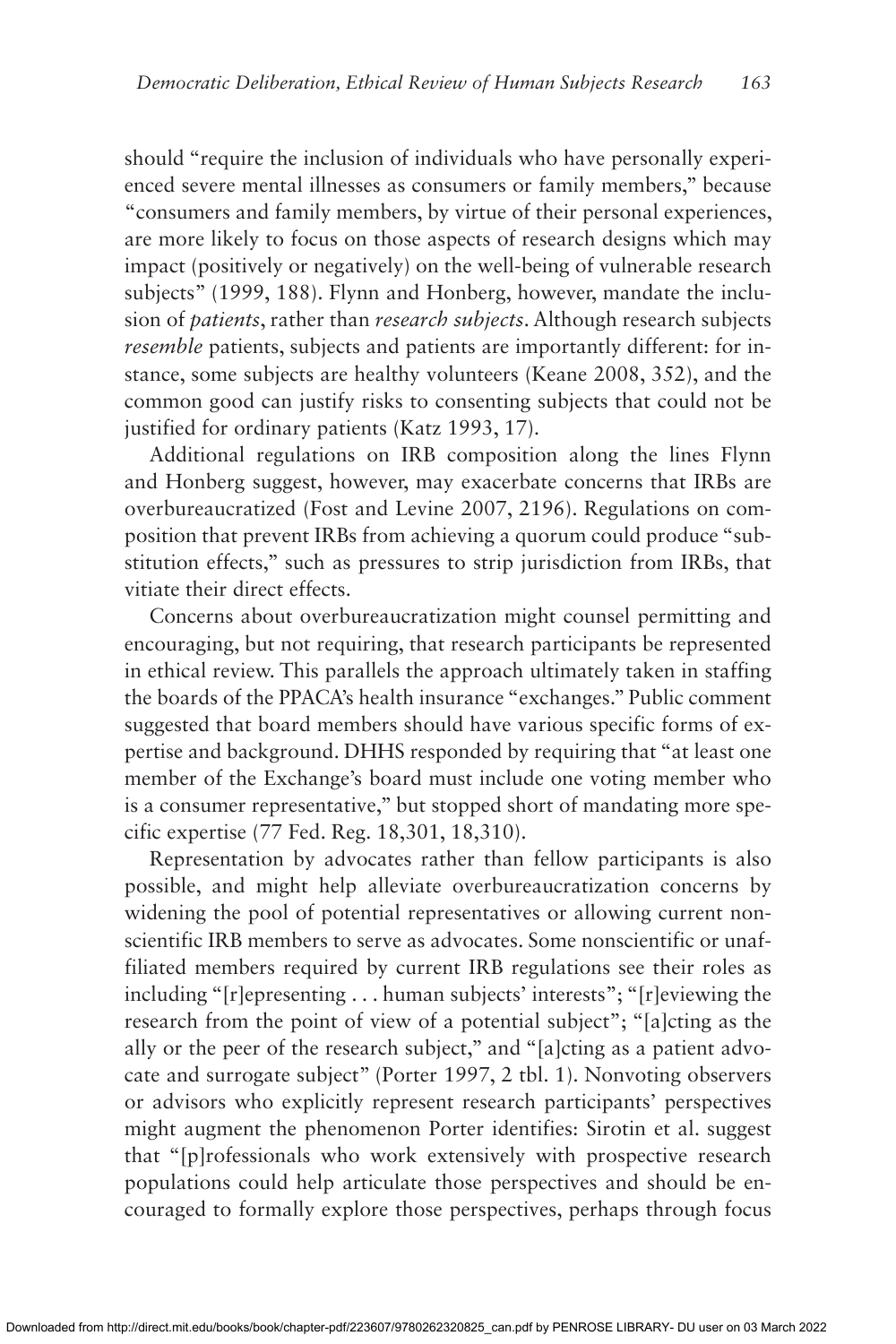groups and interviews," and that "IRBs might also work with research subject advocates, who work closely with research participants and seek to represent their perspectives" (2010, 15). Advocates might have expertise that makes them better able to protect participants' interests, may not be vulnerable to conflicts of interest, or might have broader expertise in the conduct of research than individual participants might. These arguments could be counterbalanced, however, by symbolic and practical advantages of having the representative come from the group being represented (Minow 1991, 278-79).

Those revising research ethics regulations should consider more explicitly including research participants' perspectives in review (45 CFR)  $46.107(f)$ , which provides that the IRB may "invite individuals with competence in special areas to assist in the review of issues which require expertise beyond or in addition to that available on the IRB," and may already allow the inclusion of participants. The current wording frames the invitees as technical experts, which might seem to exclude participants. But this provision might be understood, or even reworded, to recognize the experiential expertise of research participants—a form of special knowledge that they acquire through experiencing a medical condition and participating in the research enterprise from the participant perspective (Bal, Bijker, and Hendriks 2004, 1340), just as it has been understood to include expert bioethicists (DeRenzo and Wichman 1990, 6). While the current provisions make these experts nonvoting members, the rules could be revised to grant research participant members a voice as voters.

Meanwhile, although 45 CFR 46.111(b) directs the IRB to specially scrutinize the substance of research on vulnerable subjects, it could also justify modifying the review procedure, and thus present an avenue for participant inclusion. Where research proposes to involve vulnerable populations, protecting their interests may counsel democratically including them or their representatives in the deliberations leading up to research approval. The numerous participatory inclusion requirements in statutes regulating mental health, elder care, and disability issues outside of research (reviewed in table 10.1) lend support to such an approach. Indeed IRBs reviewing research on prisoners already are required to include a "prisoner or prisoner representative" under 45 CFR 46.304.

#### **10.3 The Need for Ethical Review of Public Benefits Research**

Democratic deliberation also has implications for the exemption of public benefits research—experimental research on the efficacy of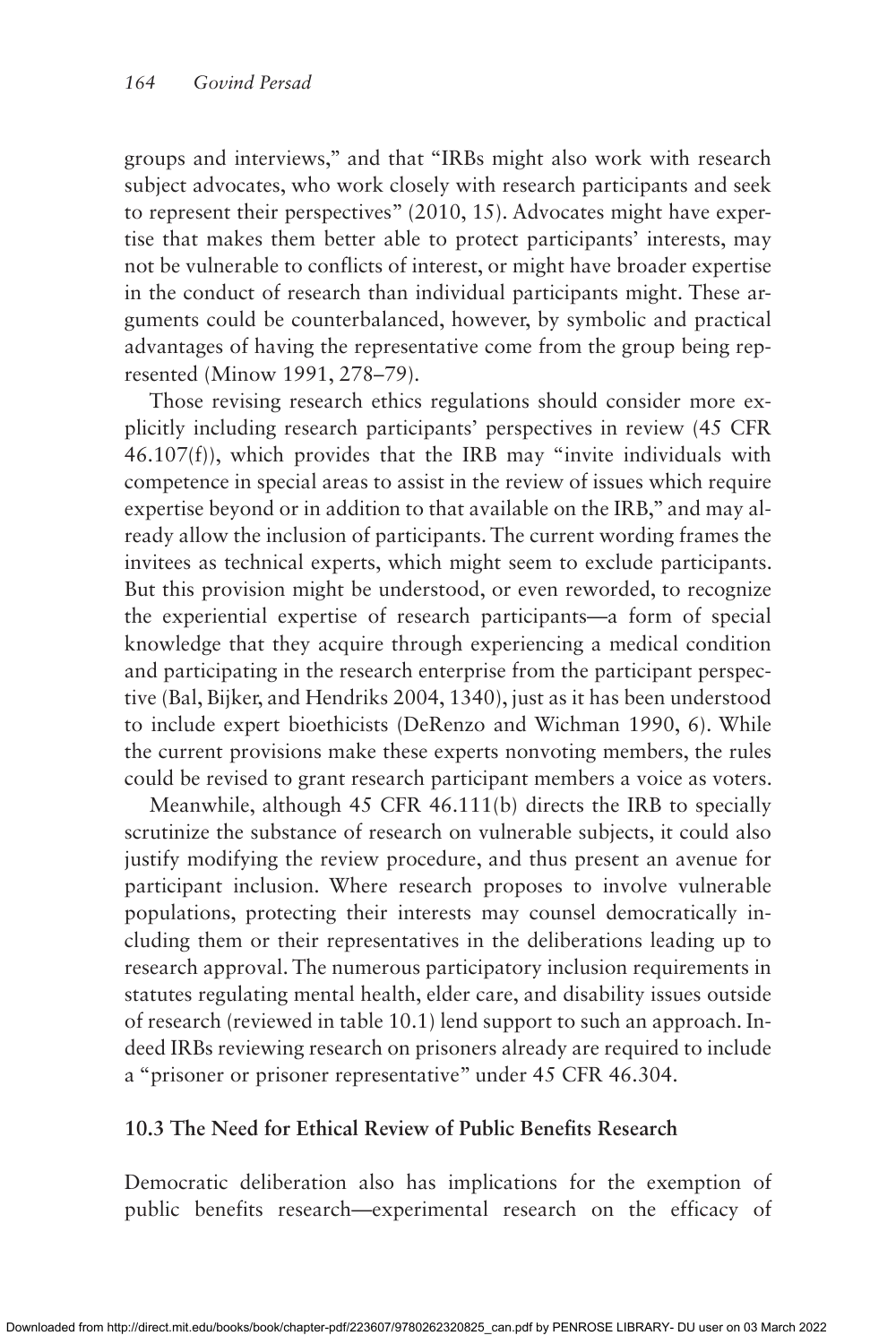programs like Medicare and Medicaid-from IRB review under 45 CFR 46.101(b)(5). The ANPRM suggests expanding the exemption. But deliberative democratic concerns counsel against such expansions. Public benefit research has the potential to force beneficiaries of public programs like Medicaid—who are often socially and economically vulnerable — into research whose intended aims may be contrary to participants' interests. In contrast, ethical review of public benefits research requires those attempting to revise public benefit programs to get the consent of current beneficiaries, which requires that researchers explain the proposed changes and provide an account of why research is justified.

#### **10.3.1 The Public Benefit Exemption**

The history of the public benefit exemption suggests that it was initially understood as a procedural change, rather than an exemption from ethical review entirely. Amici curiae in two appellate cases, *C.K. v. New Jersey Dep't of Health & Human Servs.*, 92 F.3d 171 (3d Cir. 1996), and *Beno v. Shalala*, 30 F.3d 1057 (9th Cir. 1994), argued that the public benefits research exemption displaced public benefits research review from IRB oversight, but not from oversight altogether.

Initially, IRBs reviewed public benefits research just as they reviewed other human subjects research, and this practice was upheld in *Crane v. Matthews,* 417 F. Supp. 532 (ND Ga. 1976). *Crane* prompted the public benefits exemption, which removed public benefits research from IRBs ' jurisdiction. However, the Ninth Circuit in *Beno* recognized that public benefit research exempt from IRB review is still subject to " an examination of the proposed project's potential danger to participants' physical, mental and emotional well-being, " *Beno*, 30 F.3d at 1070. The Third Circuit agreed, stating that "the 'additional layer of review' from which DHHS exempted public benefits experiments was the regulatory requirement of IRB review, not the statutory requirement of review for danger" ( *C.K.*, 92 F.3d at 190).

Some have argued for expanding the exemption beyond research on the benefit levels of federal programs like Medicare and Medicaid, thus exempting a wide swath of research on public benefits. Law professor Elmer Abbo argues that quality-improvement research should be exempt from ethical review (Abbo 2007, 579), as does a Hastings Center working group (Baily et al. 2006, S33). The Secretary's Advisory Committee on Human Research Protections (SACHRP) believes " institutions should be able to apply the exemption to public programs supported by state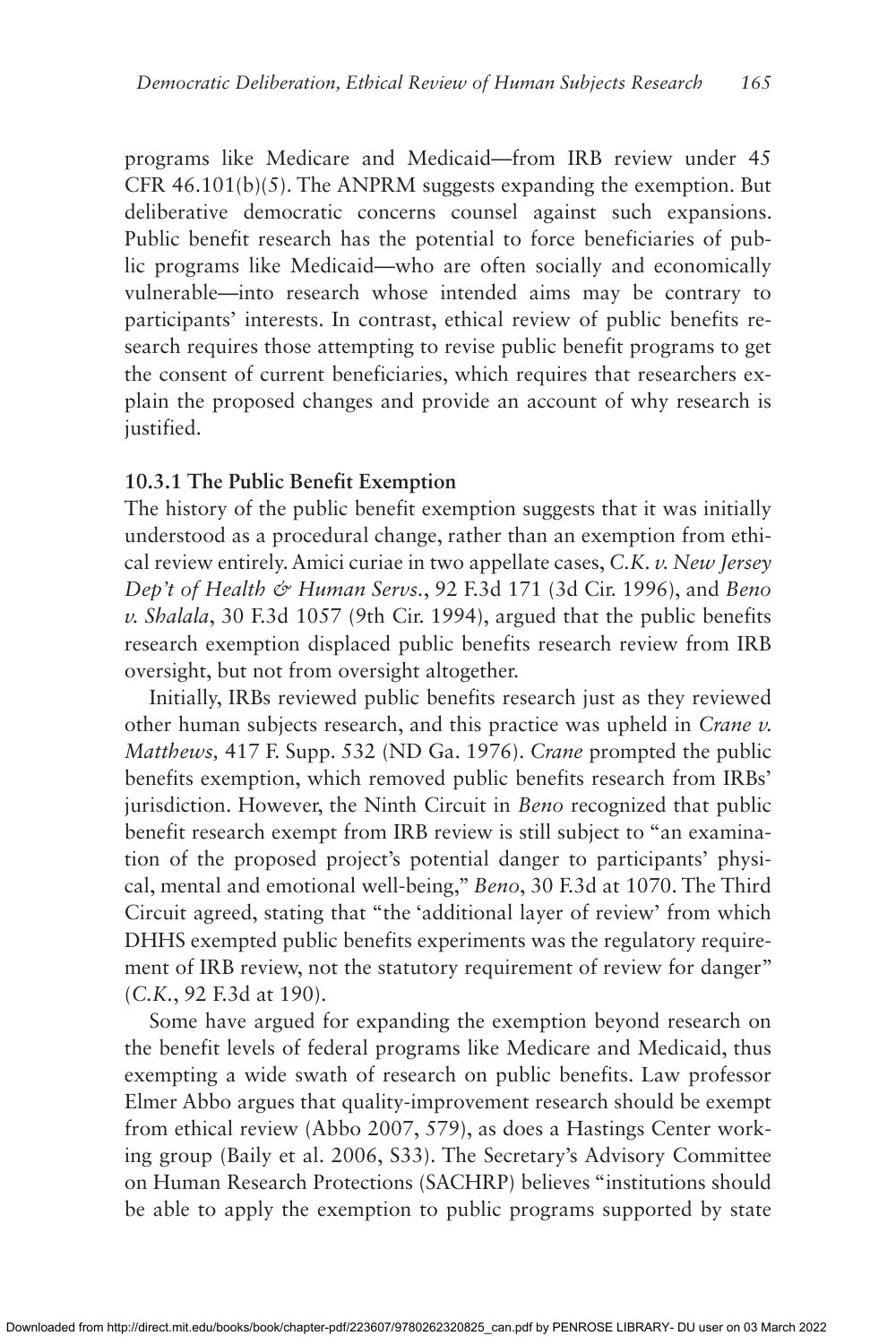agencies" as well as to federal programs (Office for Human Research Protections 2008).

These arguments have been accompanied by some de facto expansion of the exemption. The DHHS secretary has exempted randomized trials on the quality of care among Medicare beneficiaries (Peikes et al. 2009). Research on the allocation rules for transplantable organs (Egan et al. 2006), and on HIV epidemiology in at-risk communities (Merion et al. 2005), has also been exempted. Most strikingly, research on the prevalence of preterm birth and infant death among participants in the Special Supplemental Nutrition Program for Women, Infants, and Children (WIC) was held exempt. This research involved looking through and analyzing infant death certificates, matching the names on the death certificates to the names of children whose mothers received WIC prenatally, and comparing the death rates of African-American infants and white infants whose mothers were on WIC (Khanani et al. 2010). One can certainly imagine the mothers—had they been asked—refusing permission to have the death certificates coded in this way and matched, as they were, with factors like race and whether the mother smoked tobacco during pregnancy.

### **10.3.2 Fair Benefits and Public Benefits**

Some have already endorsed the ethical review of public benefits research, though without explicitly invoking concerns about democratic deliberation (Harvard Law Review 1995; Rosenbaum 1992, 123-26). Democratic deliberation, I will argue, further favors the ethical review of public benefits research.

Existing advocates have focused on the threat that public benefits research poses to participants' *medical well-being*—that is, the threat that research harms participants. This concern seems to fit into the branch of research ethics that addresses risk – benefit balancing. There is an additional concern, however, that *Beno* and the federal regulations also seem to recognize: the danger that research will use subjects against their will for the benefit of others. This fits more clearly into the branches of research ethics that address informed consent and respect for participants.

In particular, public benefits research potentially stands in tension with the *Belmont Report's* dictum that research "should not unduly involve persons from groups unlikely to be among the beneficiaries of subsequent applications of the research" (National Commission 1979, 10). This "fair benefits" requirement is echoed in other statements of clinical research ethics, such as CIOMS's requirement that research be "responsive to the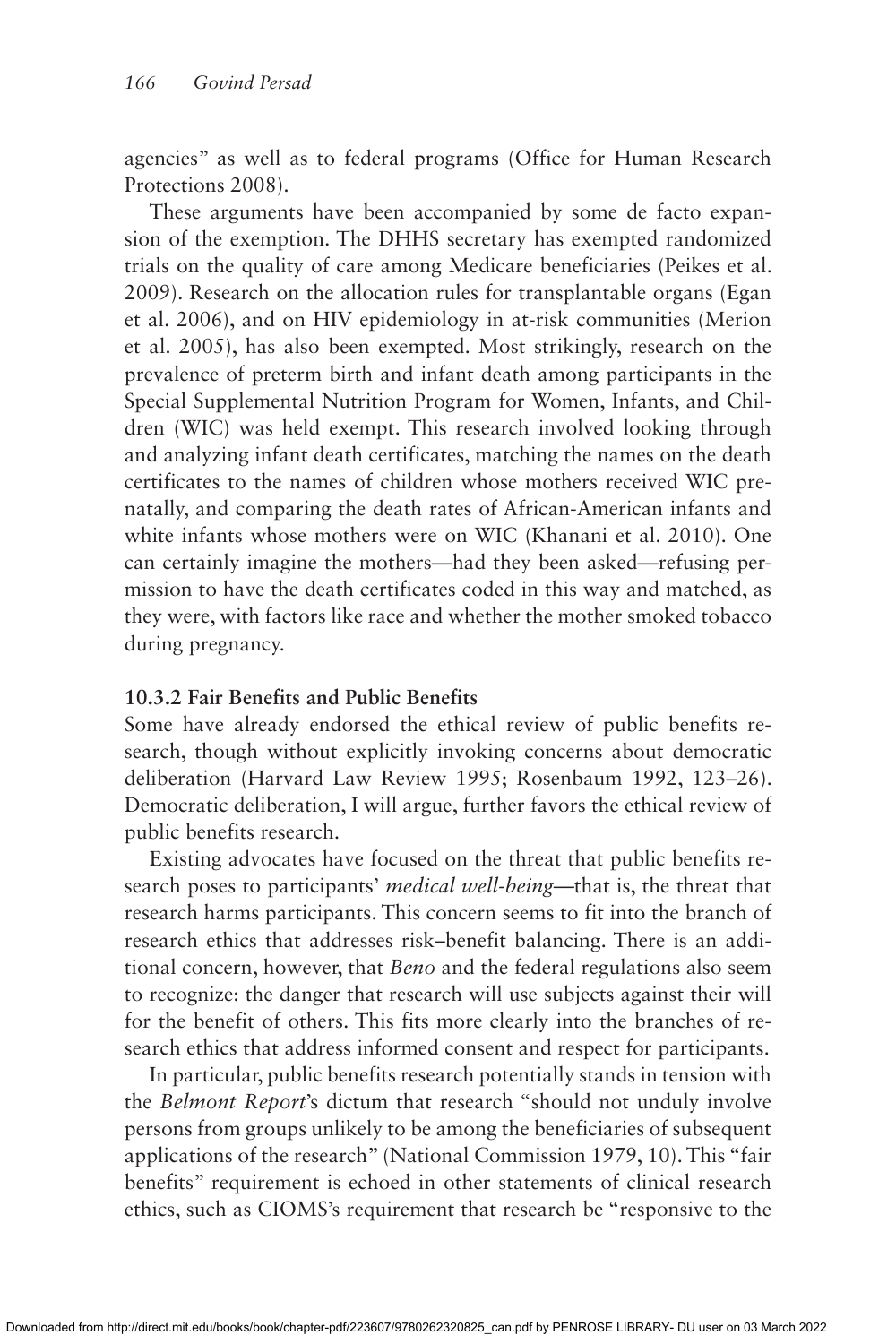health needs and the priorities of the population or community in which it is to be carried out" (2002). Public benefits research frequently involves taking resources away from poor and disadvantaged beneficiaries to see whether these beneficiaries are able to maintain a tolerable standard of living after losing benefits. Therefore the fair benefits requirement may limit public benefits research on economically disadvantaged subjects, particularly when conducted for the benefit of more advantaged individuals who want to minimize the tax burden of supporting entitlement programs rather than for the benefit of other disadvantaged individuals.

Jan Blustein demonstrates this ethical tension in discussing the ethics of the National Job Corps Study, a program evaluation that would fall under the current public benefits exception (Blustein 2005, 824). The study randomized some Job Corps applicants into a control group that did not get to participate in Job Corps (a program that offers educational and vocational training to young adults between 16 and 24 years of age). The study was ostensibly justified on the basis that " random assignment was necessary because it was the only way to provide Congress and the public with credible evidence about the success of the program" (Burghardt et al. 1997). However, participants complained about being treated as guinea pigs and about the study serving the interests of wealthier individuals, but not their own interests (Blustein 2005, 834). As Blustein suggests:

Research is prima facie unjust if some groups disproportionately bear the burdens and others reap the benefits. Yet over the past 30 years, evaluations have been conducted almost exclusively on public programs that benefit low-income and vulnerable populations. Middle-class benefits like Medicare, the home mortgage deduction, and the college Work-Study programs have been largely untouched. To the extent that participants in social program evaluations assume risk or miss out on desired services, this disparity would seem to raise questions of justice. (2005, 838)

In a context—that of federal and state entitlement programs—where there is already a "democracy deficit" and where deliberative involvement with current recipients of entitlements is limited, expanding the public benefits research exemption risks allowing research that fails to adequately represent the interests of participants, and so violates the principle of democratic deliberation.

#### **10.4 Conclusion**

How would incorporating a democratic deliberation principle change the ethics of human subjects research? I have argued that it would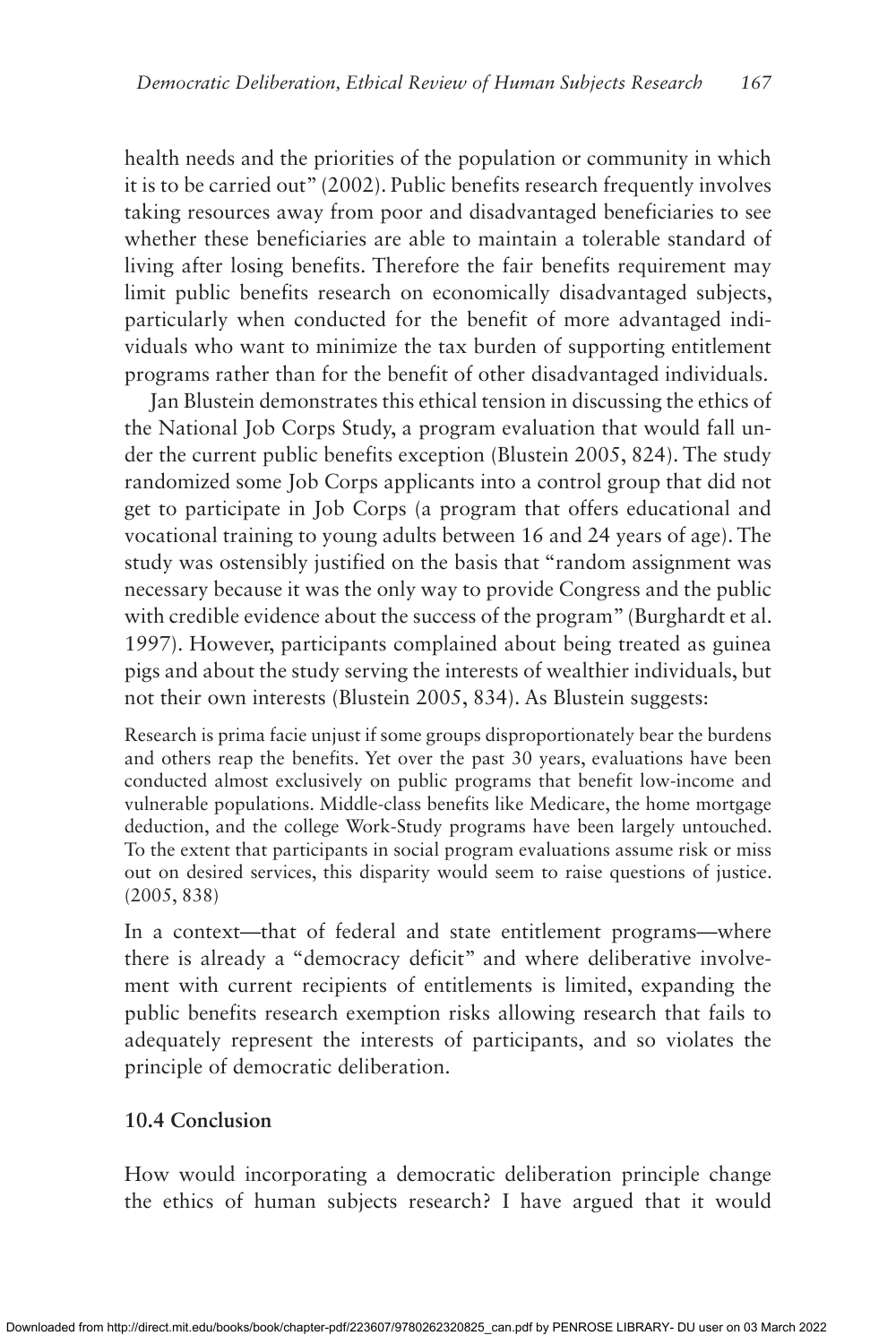recommend greater inclusion of participants in the review process, and would counsel against exempting public benefits research from ethical review. This would not give deliberation unlimited scope. Legal institutions, for instance, often are initially constructed through intensive deliberation but later governed by systems of rules that grow out of that initial deliberation (Dryzek 2000, 14). Likewise deliberation might be more important in initial review or the drafting of regulations than in day-to-day enforcement.

Nonetheless, the principle of democratic deliberation supports efforts to make the ethical review of research more publicly accessible. The PC-SBI continued to embrace a principle of democratic deliberation in its recent work on human subjects research ethics (2012). The proposals I suggest give this principle content.

#### **Note**

I am grateful to Holly Lynch and to audiences at the Stanford Center for Law and the Biosciences Journal Club and the Petrie – Flom Center at Harvard Law School for their helpful suggestions.

#### **References**

Abbo, Elmer D. 2007. Promoting free speech in clinical quality improvement research. *Northwestern University Law Review* 101: 575-92.

Agarwal, Bina. 2008. Toward participatory inclusion: A gender analysis of community forestry in South Asia . In Jorrit de Jongand Gowher Rizvi , eds., *The State of Access*. Washington, DC: Brookings Institution Press, 37–70.

Anderson, Elizabeth. 2003. Sen, ethics, and democracy. *Feminist Economics* 9  $(2 - 3)$ : 239-61.

Baily, Mary Ann, Melissa Bottrell, Joanne Lynn, and Bruce Jennings. 2006. The ethics of using QI methods to improve health care quality and safety. *Hastings Center Report* 36 (4): S1-39.

Bal, Roland, Wiebe Bijker, and Ruud Hendriks. 2004. Democratisation of scientific advice. *British Medical Journal* 29: 1339-41.

*Beno v. Shalala*, 30 F.3d 1057 (9th Cir. 1994).

Blustein, Jan. 2005. Toward a more public discussion of the ethics of federal social program evaluation. *Journal of Policy Analysis and Management* 24 (4): 824–46.

Burghardt, John, Sheena McConnell, Alicia Meckstroth, and Peter Schochet. 1997 . *Implementing Random Assignment: Lessons from the National Job Corps Study*. Princeton: Mathematica Policy Research.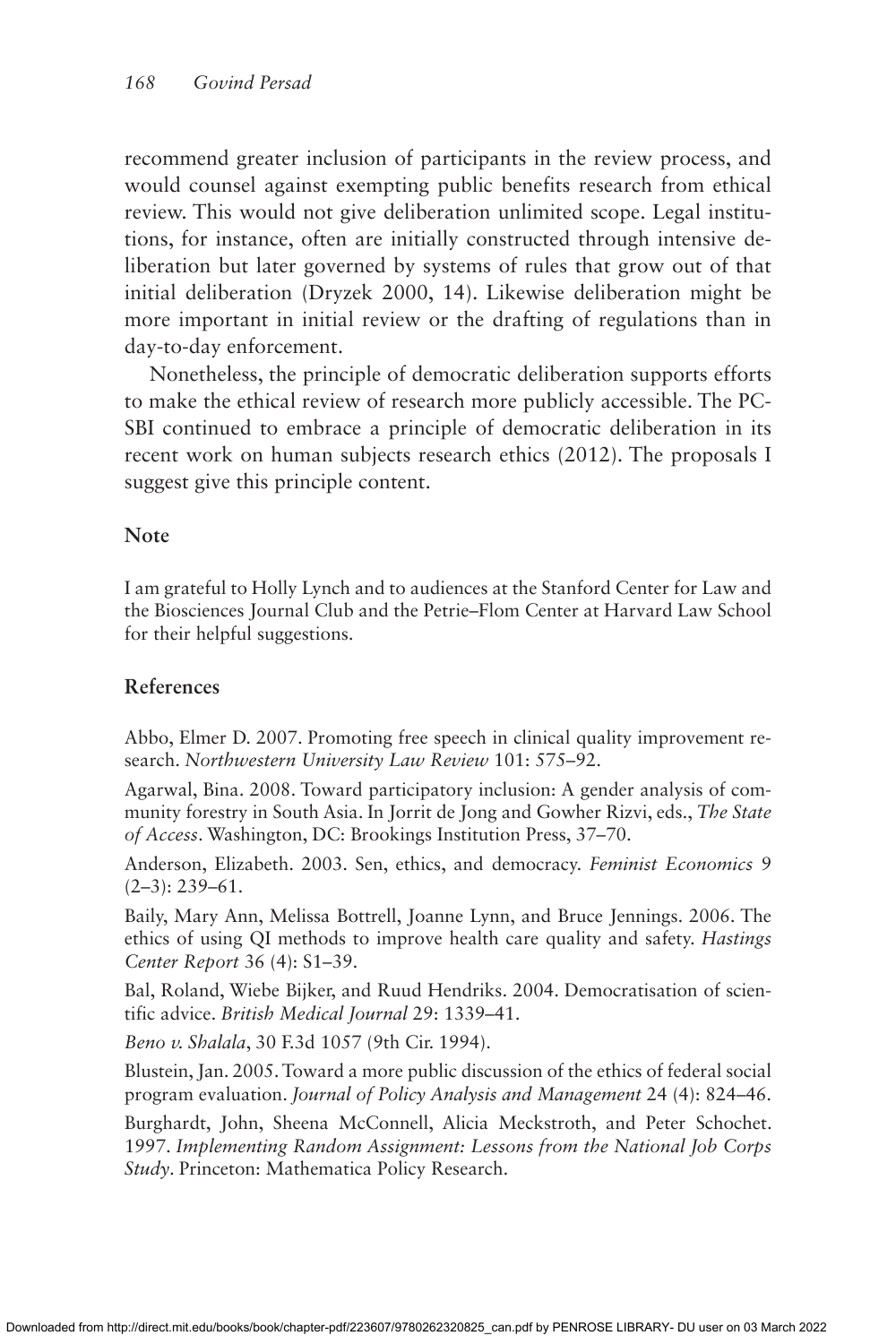Cassell, Paul G. 2011. Freeing the guilty without protecting the innocent: Some skeptical observations on proposed new "innocence" procedures. *New York Law School Law Review 56: 1063-96.* 

*C.K. v. New Jersey Dep't of Health & Human Servs.*, 92 F.3d 171 (3d Cir. 1996).

Cohen, Joshua, and Joel Rogers. 1992. Secondary associations and democratic governance. *Politics and Society* 20 (4): 391-472.

Council for International Organizations of Medical Sciences (CIOMS). 2002. In*ternational Ethical Guidelines for Biomedical Research Involving Human Subjects*. Geneva: WHO.

*Crane v. Matthews*, 417 F. Supp. 532 (N.D. Ga. 1976).

Cuellar, Mariano-Florentino. 2005. Rethinking regulatory democracy. *Administrative Law Review 57 (2): 411-500.* 

Deeds, Bethany Griffin, Marne Castillo, Zephyr Beason, Shayna D. Cunningham, Jonathan M. Ellen, and Ligia Peralta. 2008. An HIV prevention protocol reviewed at 15 national sites: How do ethics committees protect communities? *Journal of Empirical Research on Human Research Ethics* 3 (2): 77–86.

Department of Health and Human Services. Presidential Commission for the Study of Bioethical Issues. 2010 . *New Directions: The Ethics of Synthetic Biology and Emerging Technologies.*

Department of Health and Human Services . 2012 . *Moral Science: Protecting Participants in Human Subjects Research.* Washington, DC: GPO.

DeRenzo, Evan, and Alison Wichman. 1990. A pilot project: Bioethics consultants as non-voting members of IRBs at the National Institutes of Health. *IRB: Ethics*  and Human Research 12: 6-8.

Dryzek , John . 2000 . *Deliberative Democracy and Beyond: Liberals, Critics, Con*testations. Oxford: Oxford University Press.

Egan, T. M., S. Murray, R. T. Bustami, et al. 2006. Development of the new lung allocation system in the United States. *American Journal of Transplantation* 6 (5): 1212 – 27.

Estlund, David. 1997. Beyond fairness and deliberation: The epistemic dimension of democratic authority . In James Bohmanand William Rehg , eds., *Deliberative Democracy: Essays on Reason and Politics. Cambridge: MIT Press, 173–204.* 

Flynn, Laurie, and Ronald Honberg. 1999. Achieving proper balance in research with decisionally-incapacitated subjects: NAMI's perspectives on the working group's proposal. *Journal of Health Care Law and Policy* 1: 174–92.

Føllesdal, Andreas. 1998. Subsidiarity. *Journal of Political Philosophy* 6 (2): 231– 59.

Fost, Norman, and Robert J. Levine. 2007. The dysregulation of human subjects research. *Journal of the American Medical Association* 298 (18): 2196-98.

Gutmann, Amy, and Dennis Thompson. 2004. Why Deliberative Democracy? Princeton: Princeton University Press.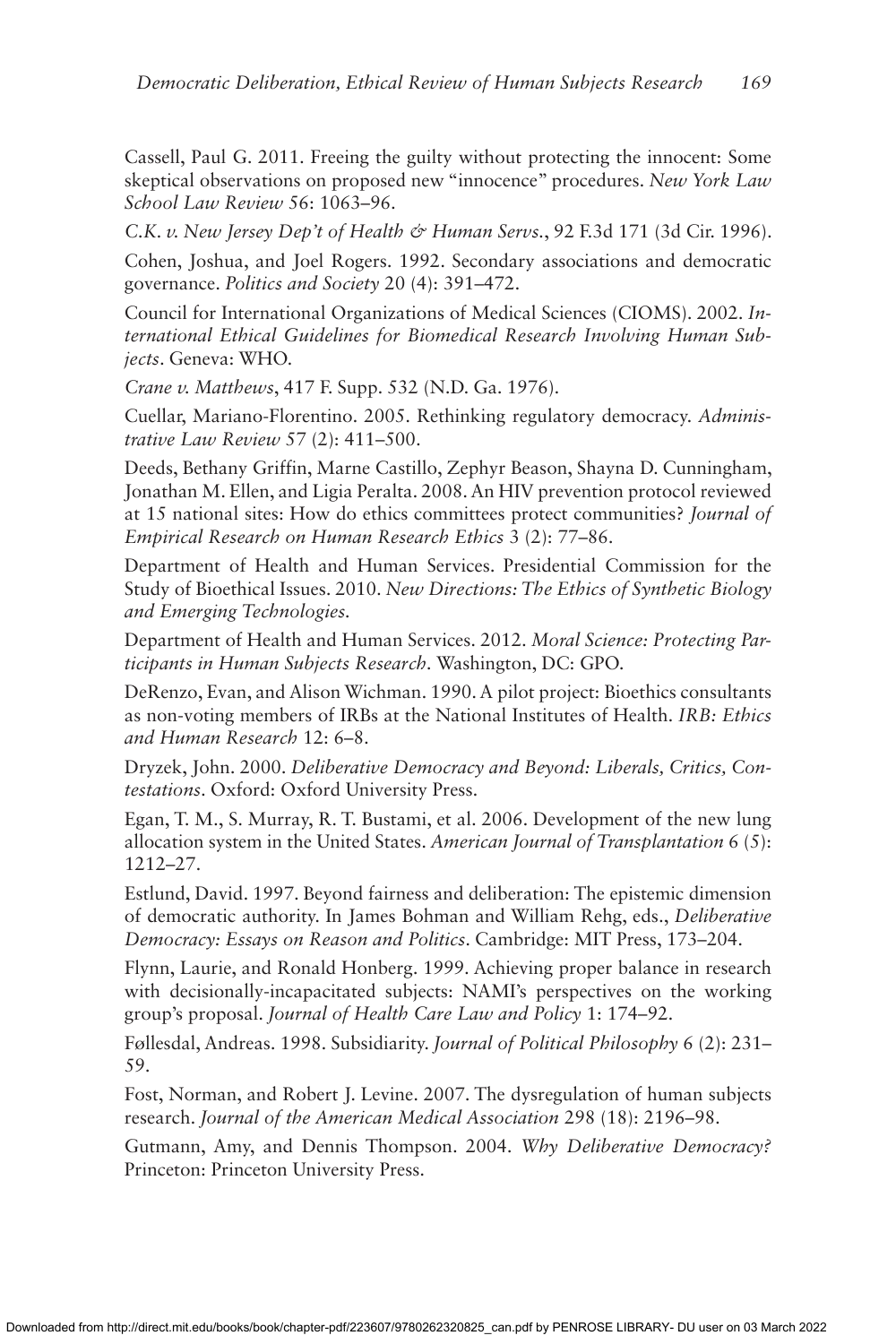Harvard Law Review . 1995 . Administrative law — waivers — Ninth Circuit holds statutory waivers for welfare experiments subject to judicial review. — *Beno v. Shalala*, 30 F.3d 1057 (9th Cir. 1994). *Harvard Law Review* 108: 1208–13.

Johnson , Genevieve Fuji . 2009 . Deliberative democratic practices in Canada: An analysis of institutional empowerment in three cases. *Canadian Journal of Political Science* 42 (3): 679–703.

Katz, Jay. 1993. Human experimentation and human rights. Saint Louis University Law Journal 38: 7-54.

Keane, Moira A. 2008. Institutional review board approaches to the incidental findings problem. *Journal of Law, Medicine and Ethics* 36: 352–55.

Khanani, Intisar, Jon Elam, Rick Hearn, Camille Jones, and Noble Maseru. 2010. The impact of prenatal WIC participation on infant mortality and racial disparities. *American Journal of Public Health* 100 (1): S204–209.

MacCoun, Robert. 2005. Voice, control, and belonging: The double-edged sword of procedural fairness. Annual Review of Law and Social Science 1: 171-201.

Menkel-Meadow, Carrie. 2004. The lawyer's role(s) in deliberative democracy. *Nevada Law Journal* 5 (2): 347–69.

Merion, Robert M., Valarie B. Ashby, Robert A. Wolfe, et al. 2005. Deceaseddonor characteristics and the survival benefit of kidney transplantation. *Journal of the American Medical Association* 294 (21): 2726–33.

Minow, Martha. 1991. From class actions to Miss Saigon: The concept of representation in the law. *Cleveland State Law Review* 39 (3): 269–300.

National Commission for the Protection of Human Subjects of Biomedical and Behavioral Research. 1979. The Belmont Report: Ethical Principles and Guide*lines for the Protection of Human Subjects of Research*. Washington, DC: GPO.

National Institute of Allergy and Infectious Diseases (NIAID) . Division of AIDS. 2009 . Recommendations for community involvement in National Institute of Allergy and Infectious Diseases HIV/AIDS clinical trials research. http://www.hvtn .org/community/CAB\_Recommendations\_Certified.pdf .

Office for Human Research Protections. Secretary's Advisory Committee on Human Research Protections. 2008 . SACHRP letter to DHHS Secretary. http://www .hhs.gov/ohrp/sachrp/sachrpletter091808.html .

Parkinson, John, and Declan Roche. 2004. Restorative justice: Deliberative democracy in action? *Australian Journal of Political Science* 39 (3): 505–10.

Peikes, Deborah, Arnold Chen, Jennifer Schore, and Randall Brown. 2009. Effects of care coordination on hospitalization, quality of care, and health care expenditures among Medicare beneficiaries: 15 Randomized trials. *Journal of the American Medical Association* 301 (6): 603-18.

Porter, Joan P. 1987. How unaffiliated/nonscientist members of institutional review boards see their roles. *IRB: Ethics and Human Research* 9 (6): 1–6.

Rosenbaum , Sara . 1992 . Mothers and children last: The Oregon Medicaid experiment. *American Journal of Law and Medicine* 18 (1–2): 97–126.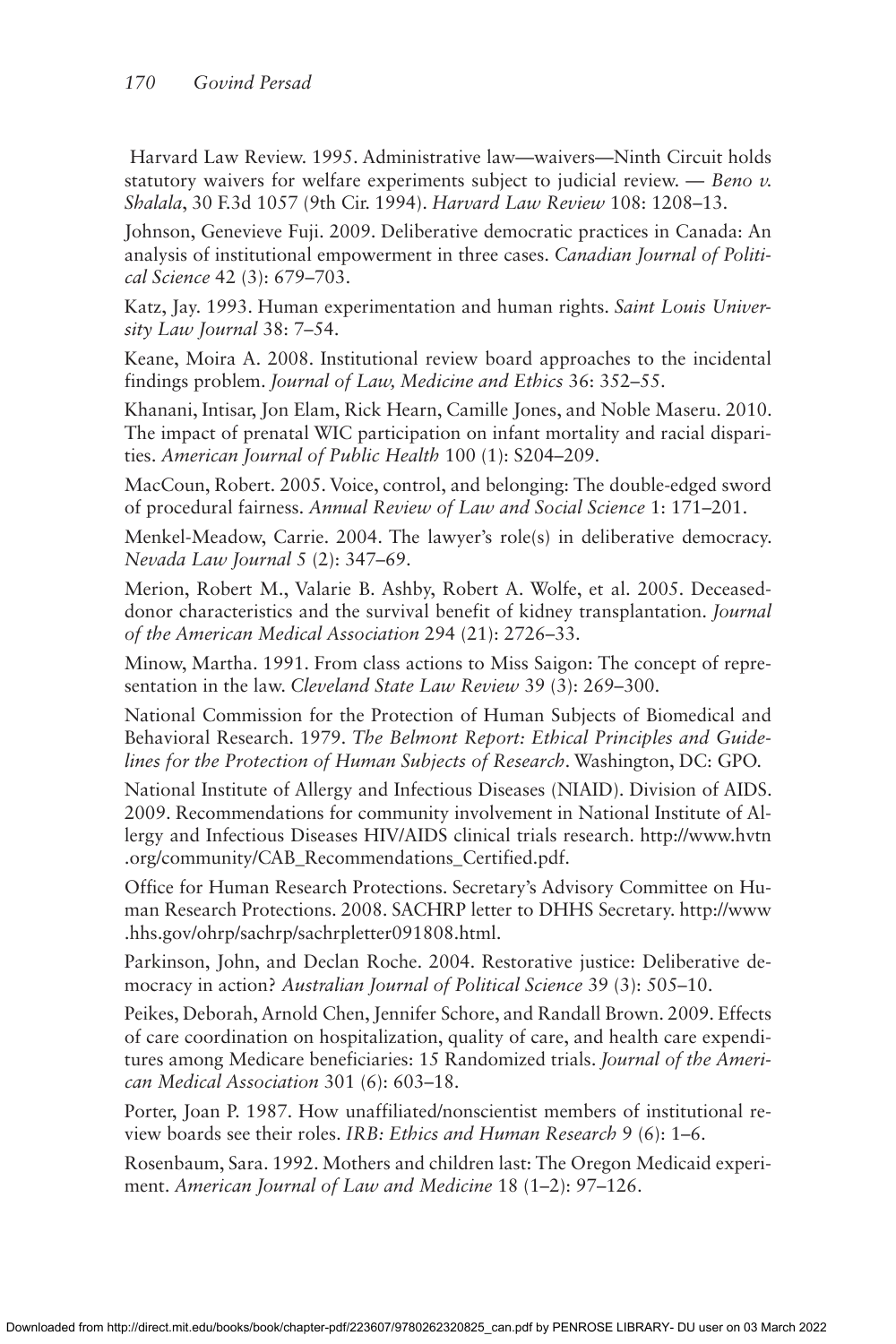Rosenblatt, Rand. 1978. Health care reform and administrative law: A structural approach. *Yale Law Journal* 88 (2): 243-336.

Sirotin, Nicole, Leslie E. Wolf, Lance M. Pollack, Joseph A. Catania, M. Margaret Dolcini, and Bernard Lo. 2010. IRBs and ethically challenging protocols: Views of IRB chairs about useful resources. *IRB: Ethics and Human Research* 32( 5 ):  $10 - 19$ .

Veatch, Robert. 2007. How many principles for bioethics? In Richard E. Ashcroft, Angus Dawson , and Heather Draper, eds., *Principles of Health Care Ethics*. London: Wiley, 43-50.

Walters, Daniel. 2012. The justiciability of fair balance under the Federal Advisory Committee Act: Toward a deliberative process approach. *Michigan Law Review* 110: 677-708.